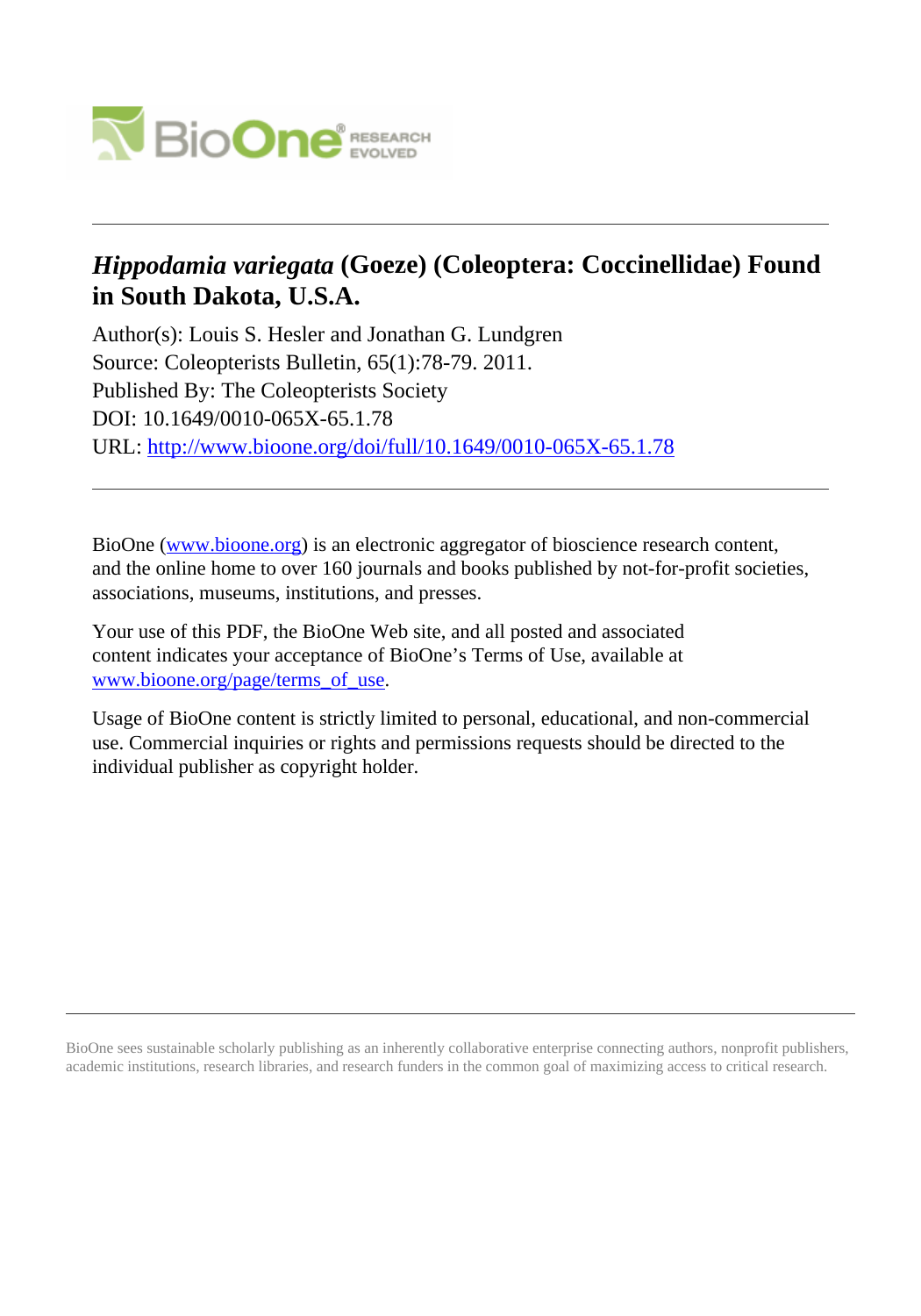### SCIENTIFIC NOTE

## HIPPODAMIA VARIEGATA (GOEZE) (COLEOPTERA: COCCINELLIDAE) FOUND IN SOUTH DAKOTA, U.S.A.

LOUIS S. HESLER AND JONATHAN G. LUNDGREN USDA-ARS, North Central Agricultural Research Laboratory 2923 Medary Avenue, Brookings, SD 57006-9401, U.S.A. louis.hesler@ars.usda.gov

Hippodamia variegata (Goeze) is a Palaearctic coccinellid that was first reported from North America in Québec, Canada (Gordon 1987). It has radiated into much of eastern North America (Wheeler and Stoops 1996; McCorquodale 1998; Ellis et al. 1999; Gardiner and Parsons 2005; Day and Tatman 2006), and its geographic range expansion had progressed to western Wisconsin by 2009 (Williams and Young 2009). We have monitored populations of lady beetles in eastern South Dakota over the past several years through 2009, but H. variegata was not detected (Hesler and Kieckhefer 2008; Hesler and Petersen 2008; unpublished data). Herein we document the presence of H. variegata in South Dakota from continued collection efforts in 2010. Number of specimens collected and their depository are given between brackets with JGLC = J. G. Lundgren Collection and NCARL = North Central Agricultural Research Laboratory.

New State Records. SOUTH DAKOTA, Brookings County: Eastern South Dakota Soil and Water Research Farm (ESDSWRF), 44.3 N, 96.8 W, Elymus trachycaulus (Link) Gould ex Shinners (Poaceae)), 18-V-2010, slender wheatgrass plot, J. G. Lundgren [3 adults JGLC]; ESDSWRF, 2 km north of Brookings, alfalfa plot B13, 26-V-2010, E. A. Beckendorf and P. A. Rozeboom [2 adults NCARL]; NCARL, 1 km north of Brookings, 26-V-2010, spring wheat plot A12, G. McNickle [1 adult NCARL]; ESDSWRF, 2 km north of Brookings,1-VI-2010, alfalfa plot B8, E. A. Beckendorf and P. A. Rozeboom [1 adult NCARL]; NCARL, 1 km north of Brookings, 3-VI-2010, alfalfa plot A15, E. A. Beckendorf and P. A. Rozeboom [1 adult NCARL]; NCARL, 1 km north of Brookings, 16-VI-2010, winter wheat plot A13, E. A. Beckendorf and P. A. Rozeboom [1 adult NCARL]; Brookings Prairie, 1 km south of Brookings, 16-VI-2010, E. A. Beckendorf and P. A. Rozeboom [1 adult, specimen lost]; NCARL, 1 km north of Brookings, 21-VI-2010, spring wheat plot A12, G. McNickle [1 adult NCARL]; ESDSWRF, 2 km north of Brookings, 22-VI-2010, spring wheat plot C2, E. A. Beckendorf and

P. A. Rozeboom [1 adult NCARL]; NCARL, 1 km north of Brookings, 22-VI-2010, winter wheat plot A13, E. A. Beckendorf and P. A. Rozeboom [1 adult NCARL]; 2 km north of Brookings, 23-VI-2010, alfalfa, G. McNickle [3 adults NCARL]; 2 km north of Brookings, 24-VI-2010, oats field B7, L. S. Hesler [1 adult NCARL]; ESDSWRF, 2 km north of Brookings, 24-VI-2010, alfalfa plot B7, G. McNickle [3 adults NCARL], 2 km north of Brookings, 25-VIII-2010, alfalfa, G. McNickle [1 adult NCARL].

Hippodamia variegata was associated with English grain aphids and bird cherry-oat aphids in wheat, and with pea aphids in alfalfa in our survey. Previous surveys in other areas of North America recorded H. variegata from wheat and alfalfa (Ellis et al. 1999; Day and Tatman 2006). Potential prey in slender wheatgrass and the prairie was undetermined in our survey, but H. variegata has also been associated previously with plant species that occur in prairies (Ellis et al. 1999).

The detection of H. variegata in South Dakota was unexpected this soon, as the nearest records of this species occurred approximately 400 km away in western Wisconsin in 2009 (Williams and Young 2009). The collections of 21  $H$ . variegata during summer 2010 indicate that this species is now well established in Brookings County, South Dakota. In addition to weekly sampling of lady beetles in crop fields in Brookings County during the summer of 2010, other surveys for lady beetles in South Dakota did not find H. variegata at a nature preserve in Minnehaha County on 4 June or one in Beadle County on 31 July, suggesting a still limited local distribution. Additional surveys are needed to determine the extent to which H. variegata is present in South Dakota and to follow its geographic dispersion.

Hippodamia variegata was released in Nebraska and several other Midwestern states, but not South Dakota, from 1987 to 1994 for intended biological control of the Russian wheat aphid (Flanders et al. 1991; Prokrym et al. 1998). However, the releases were deemed unsuccessful in establishing H. variegata (Ellis et al. 1999). As H. variegata was not released